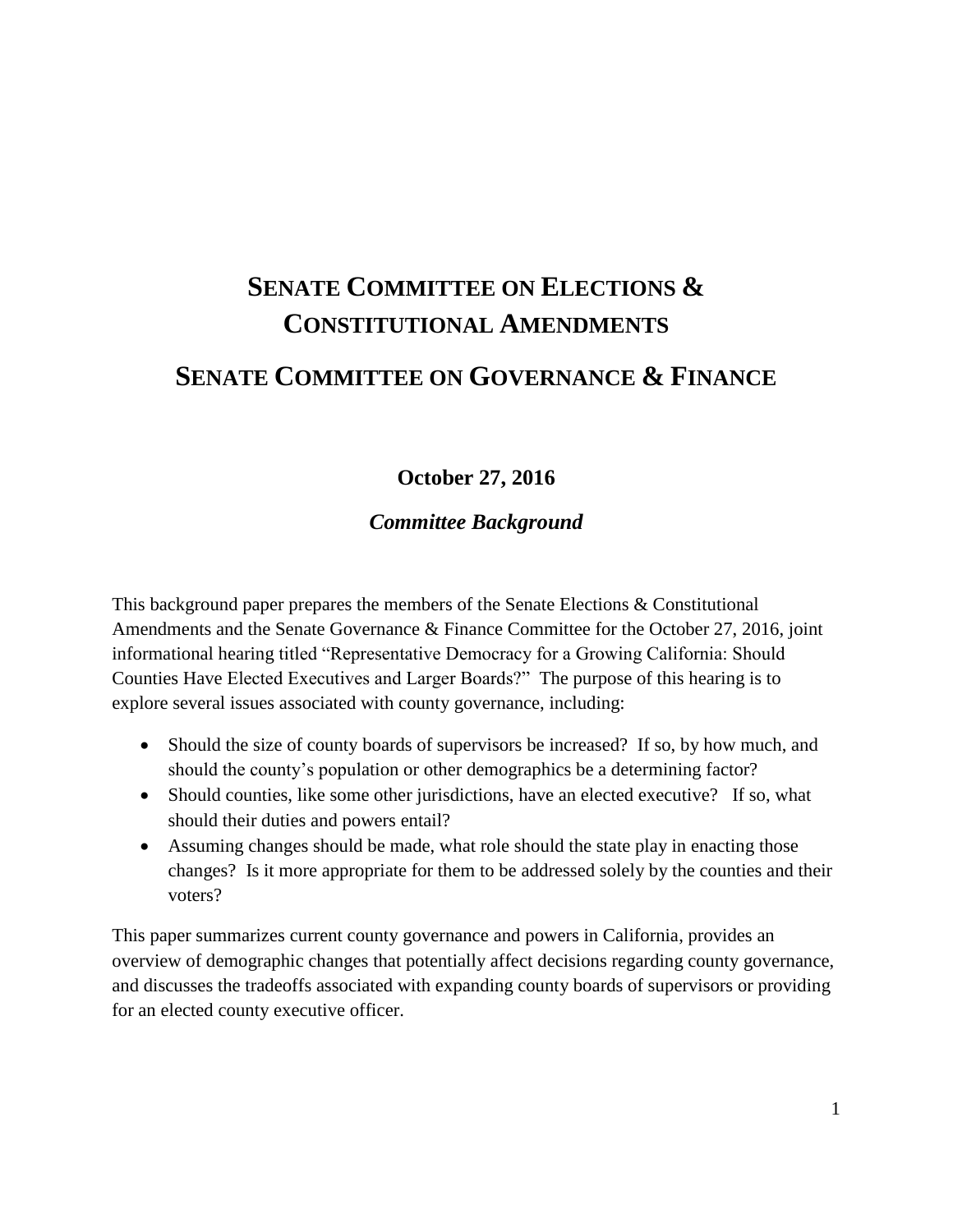## *Overview of County Governance and Services in California*

California has 58 counties, including San Francisco, which is both a city and a county. California created 27 original counties in 1850 and last formed a new county in 1907, when Imperial County separated from San Diego County.

General Law vs. Charter Counties. Counties fall into two types: "general law" and "charter." General law counties are organized according to the generally applicable laws for county governance established by the Legislature that set the number, appointment, and election procedures for county officials, including the board of supervisors. General law counties must also adhere to state laws which require county employees to perform most county functions and restrict counties' ability to contract-out for services. In addition, the California Constitution requires all counties to elect a sheriff, district attorney, assessor, and board of supervisors. All counties elect or appoint additional county officials.

Charter counties have greater leeway to determine their own governance structure. If a county adopts its own voter-approved charter, the California Constitution requires the county to have a directly elected board of supervisors with *at least* five members, but a majority of voters can

increase this number by amending the charter. A new charter, or the amendment of an existing charter, may be proposed by the Board of Supervisors, a charter commission, or an initiative petition.

There are 14 charter counties: Alameda, Butte, El Dorado, Fresno, Los Angeles, Orange, Placer, Sacramento, San Bernardino, San Diego, San Francisco, San Mateo, Santa Clara, and Tehama. As shown in Figure 1, 8 of the 10 largest counties by population have adopted charters.

#### **Figure 1: Most Large Counties Have Charters**

| <b>County</b>  | 2015<br><b>Population</b> | <b>Charter or</b><br><b>General Law</b> |
|----------------|---------------------------|-----------------------------------------|
| Los Angeles    | 10,147,070                | Charter                                 |
| San Diego      | 3,244,706                 | Charter                                 |
| Orange         | 3,150,934                 | Charter                                 |
| Riverside      | 2,323,527                 | <b>General Law</b>                      |
| San Bernardino | 2,116,461                 | Charter                                 |
| Santa Clara    | 1,890,424                 | Charter                                 |
| Alameda        | 1,599,888                 | Charter                                 |
| Sacramento     | 1,475,381                 | Charter                                 |
| Contra Costa   | 1,108,963                 | <b>General Law</b>                      |
| Fresno         | 981,681                   | Charter                                 |

**Board of Supervisors.** Each county is governed by a five-member board of supervisors, as required by state law, although charter counties can increase this number. The board of supervisors has the legislative power to enact ordinances and resolutions for the county. Unlike the state and federal legislatures, however, the board of supervisors also has executive and judicial powers. In its executive role, the board oversees the operations and budgets of county departments, sets priorities for programs, has sole approval over the county's budget, supervises the conduct of other officials, and controls county property. Finally, the board has quasi-judicial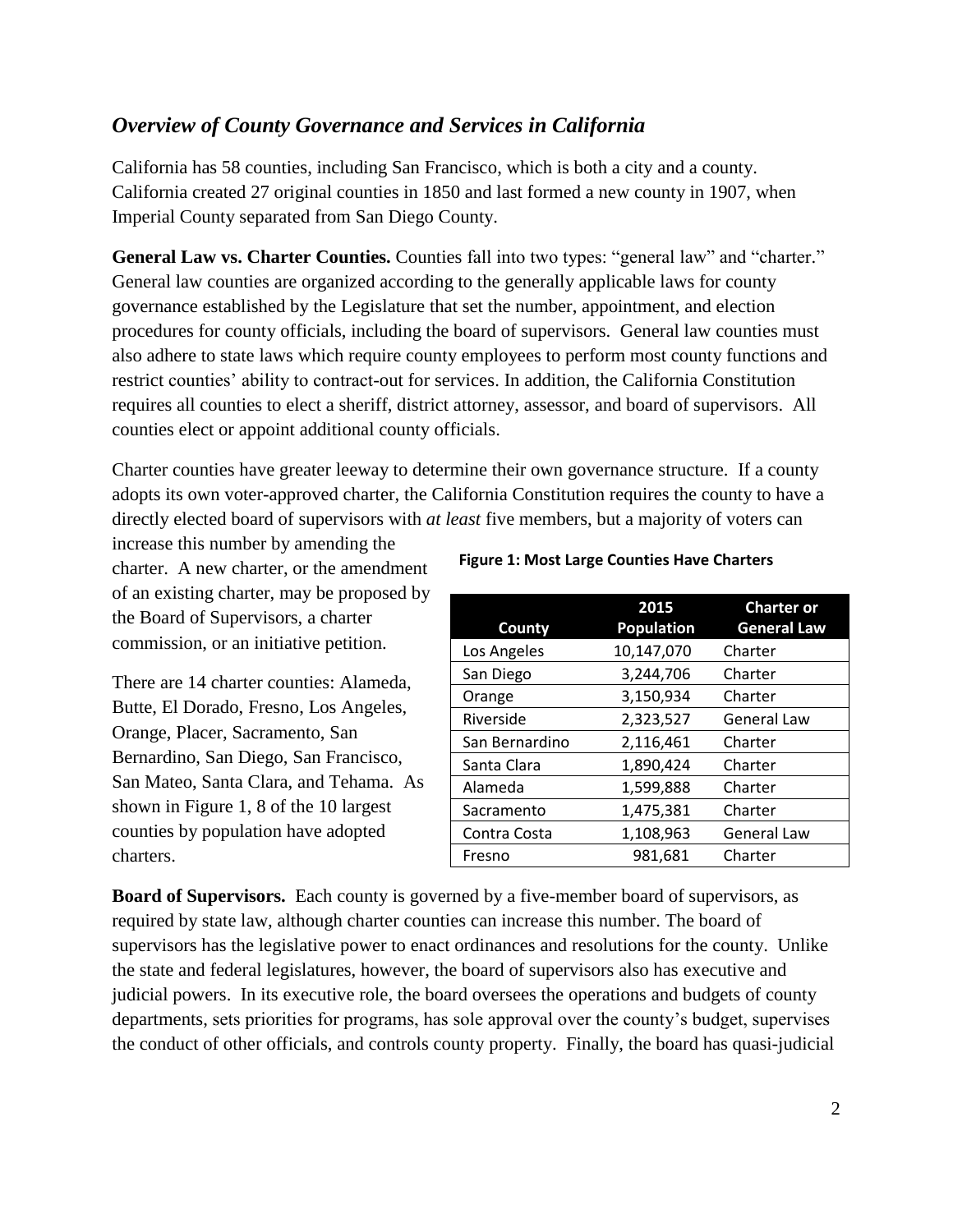power to resolve claims against the county in certain circumstances and may adjudicate appeals for permits and other land use approvals.

**County Services.** All counties provide three levels of service:

- **Services delegated** to the counties by the state, such as social services and health services;
- **Countywide services**, such as jails, probation, district attorney, assessor, elections, clerk, recorder, and animal control; and
- **Municipal-type service**s in their unincorporated areas, such as fire protection, sheriff patrol, libraries, parks and recreation, roads, and planning. (In some counties, special districts provide municipal services.)

# *Is Five the Right Number of Supervisors for Large Counties?*

"…the ratio between the representatives and the people ought not to be the same where the latter are very numerous as where they are very few... Sixty or seventy [representatives] may be more properly trusted with a given degree of power than six or seven. But it does not follow that six or seven hundred would be proportionably [sic] a better depositary."

--James Madison in the Federalist Papers #55.

**Counties With Large Populations Are Growing.** In 1850, Los Angeles County's five-member board of supervisors governed just 3,530 people. Today, five Los Angeles County Supervisors govern more than 10 million county residents, a population larger than most states. Each Los Angeles County supervisor represents nearly two million constituents, which is larger than the countywide population in 53 of California's 58 counties and more than twice the number of constituents represented by each State Senator.

California's other large counties have also experienced substantial growth—San Diego County and Orange County each house more than three million people. As shown in Figure 2 (see page 4), California's large counties will continue to grow. The Department of Finance estimates that within the next 35 years, the counties of Riverside and San Bernardino will grow to exceed three million people. Over time, California's racial and ethnic composition has also changed. As shown in Figure 3 (see page 5), non-white individuals have increased to make up more than half of California's population, with Latinos gaining a plurality in 2015.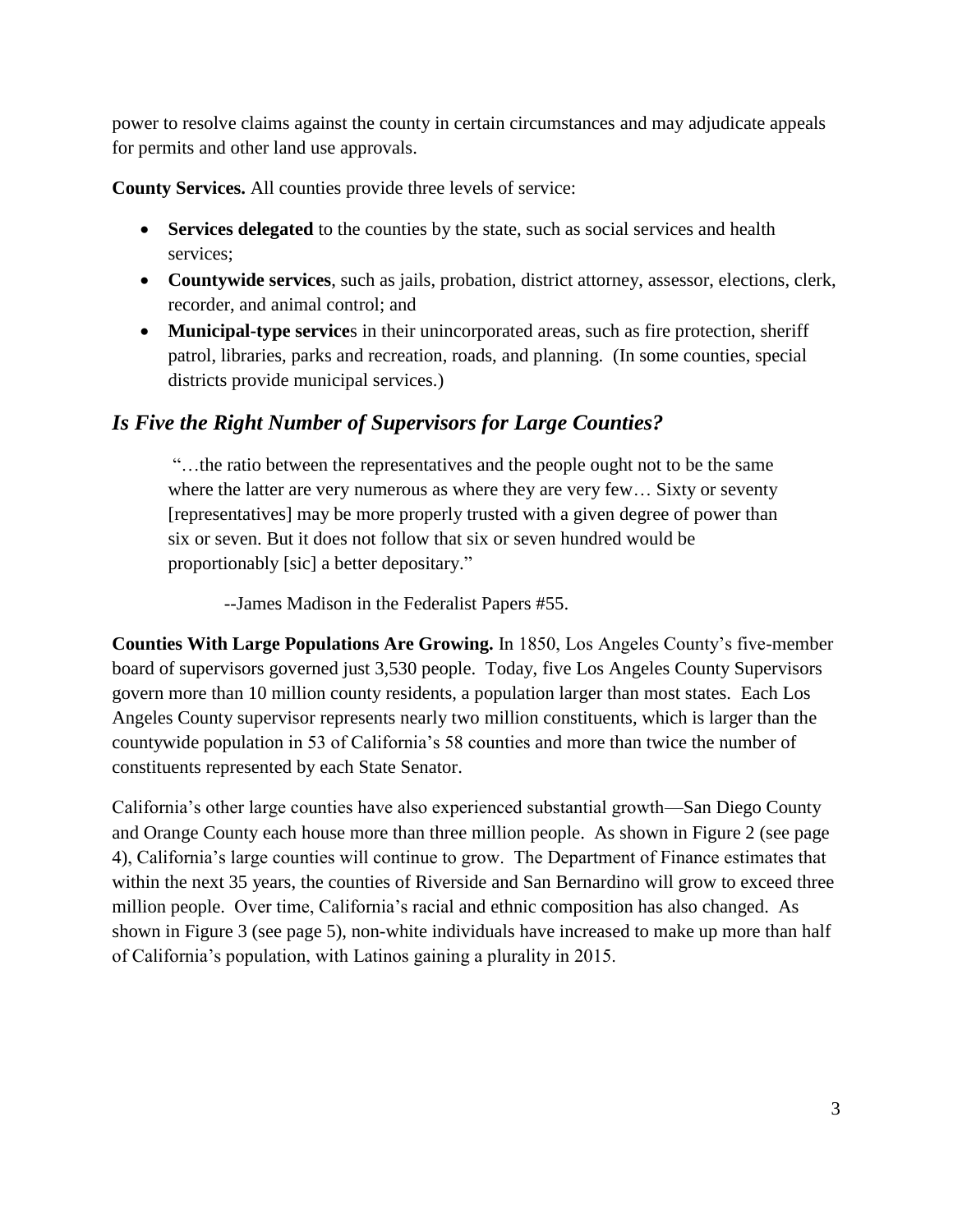#### **Figure 2: California's Large Counties Are Expected to Continue Growing**



#### San Bernardino County



San Diego County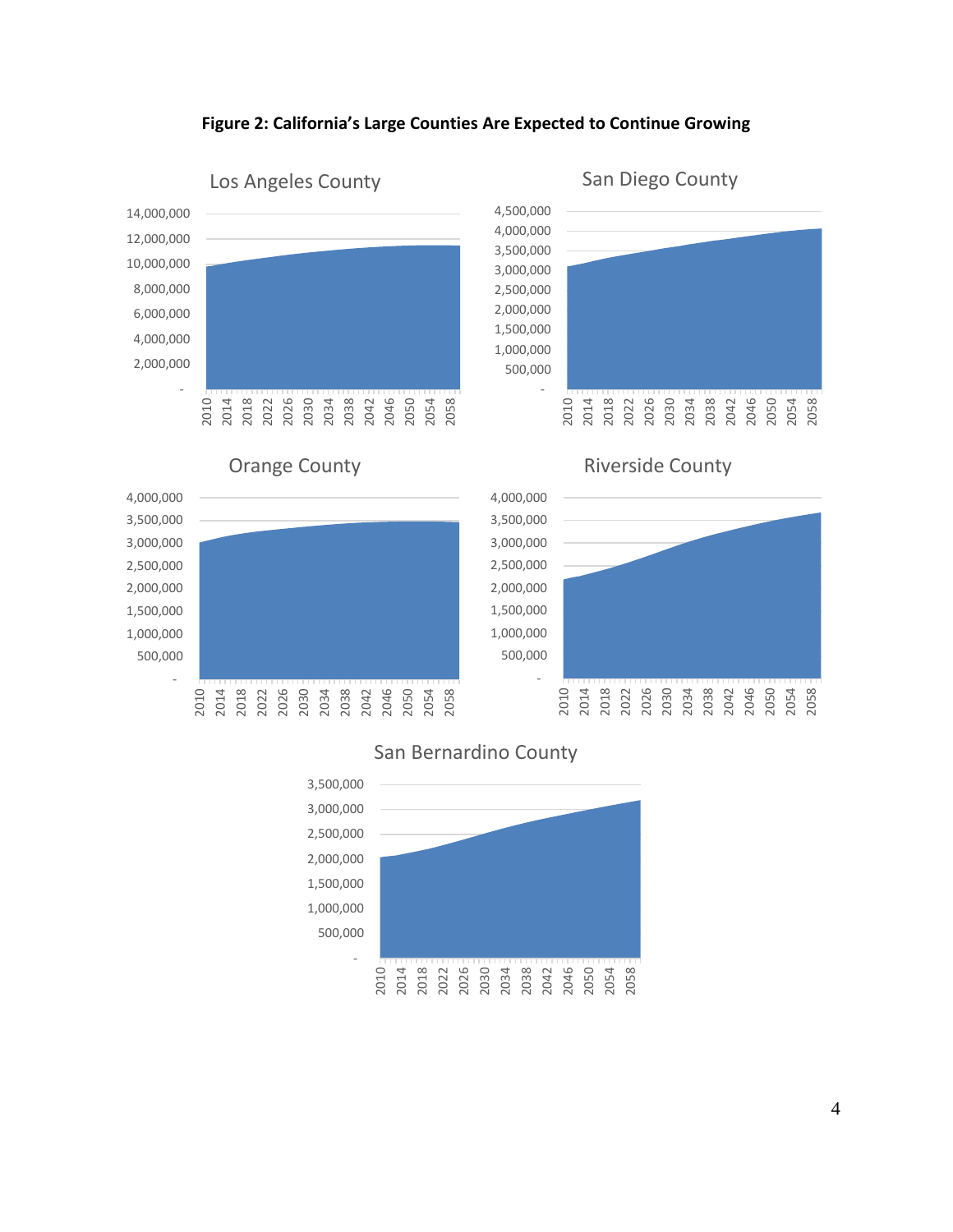| <b>Race/Ethnicity</b>               | 1990       | 2000       | 2010       | 2015       |
|-------------------------------------|------------|------------|------------|------------|
| Non-Hispanic or Latino              |            |            |            |            |
| White                               | 57%        | 47%        | 40%        | 38%        |
| <b>Black or African American</b>    | 7%         | 6%         | 6%         | 6%         |
| American Indian and Alaska Native   | 1%         | 1%         | 0%         | 0%         |
| Asian                               | $9\%$ *    | 11%        | 13%        | 13%        |
| Native Hawaiian or Pacific Islander |            | 0%         | $0\%$      | 0%         |
| Other Race                          | 0%         | 0%         | N/A        | N/A        |
| Two or More Races                   | N/A        | 3%         | 2%         | 3%         |
| Hispanic or Latino of Any Race      | 26%        | 32%        | 38%        | 39%        |
| <b>Total Population</b>             | 29,760,021 | 33,871,648 | 37,341,978 | 38,896,969 |

#### **Figure 3: California Has Become a Minority-Majority State**

\*Combined Asian and Native Hawaiian or Pacific Islander

**Past attempts to enlarge boards failed.** Despite these past and projected demographic changes, San Francisco is the only county in California that has chosen to elect more than five supervisors (eleven, through a 1932 charter amendment). Recent attempts to increase the number of supervisors in other counties have been unsuccessful:

- On November 6, 1962, Los Angeles County voters rejected Proposition D, which would have expanded the Board of Supervisors from five members to seven members.
- At the November 2, 1976 General Election, Los Angeles County voters rejected Proposition B, which would have expanded the Board of Supervisors from five members to nine members.
- Proposition C on the November 3, 1992 ballot, would have increased the Los Angeles County Board of Supervisors from five to nine members, failed by a margin of about two-to-one.
- On the March 26, 1996 primary ballot, voters in Orange County rejected Measure U, a charter proposal to expand the board of supervisors from five members to nine members.
- On November 7, 2000, more than 64% of Los Angeles County voters rejected Measure A, which would have increased the number of county supervisors from five to nine.

**SCA 8 (Mendoza, 2015).** In 2015, the Senate Governance and Finance Committee and the Senate Elections and Constitutional Amendments Committee approved Senate Constitutional Amendment 8 (Mendoza, 2015), although it was held on the Senate floor. If it had been passed by the Legislature and approved by voters at a statewide election, the final version of SCA 8 would have required counties with more than three million residents to be governed by a body of seven or more members, beginning with the 2020 decennial United States Census. Accordingly, SCA 8 would have initially affected the counties of Los Angeles, San Diego, and Orange. In addition, SCA 8 would have prohibited counties from later reducing the number of members on the governing body to fewer than seven members if the county population later drops below three million. SCA 8 would have also capped expenditures for the governing body and its staff in those counties at the amount that was allocated for those purposes in the fiscal year after the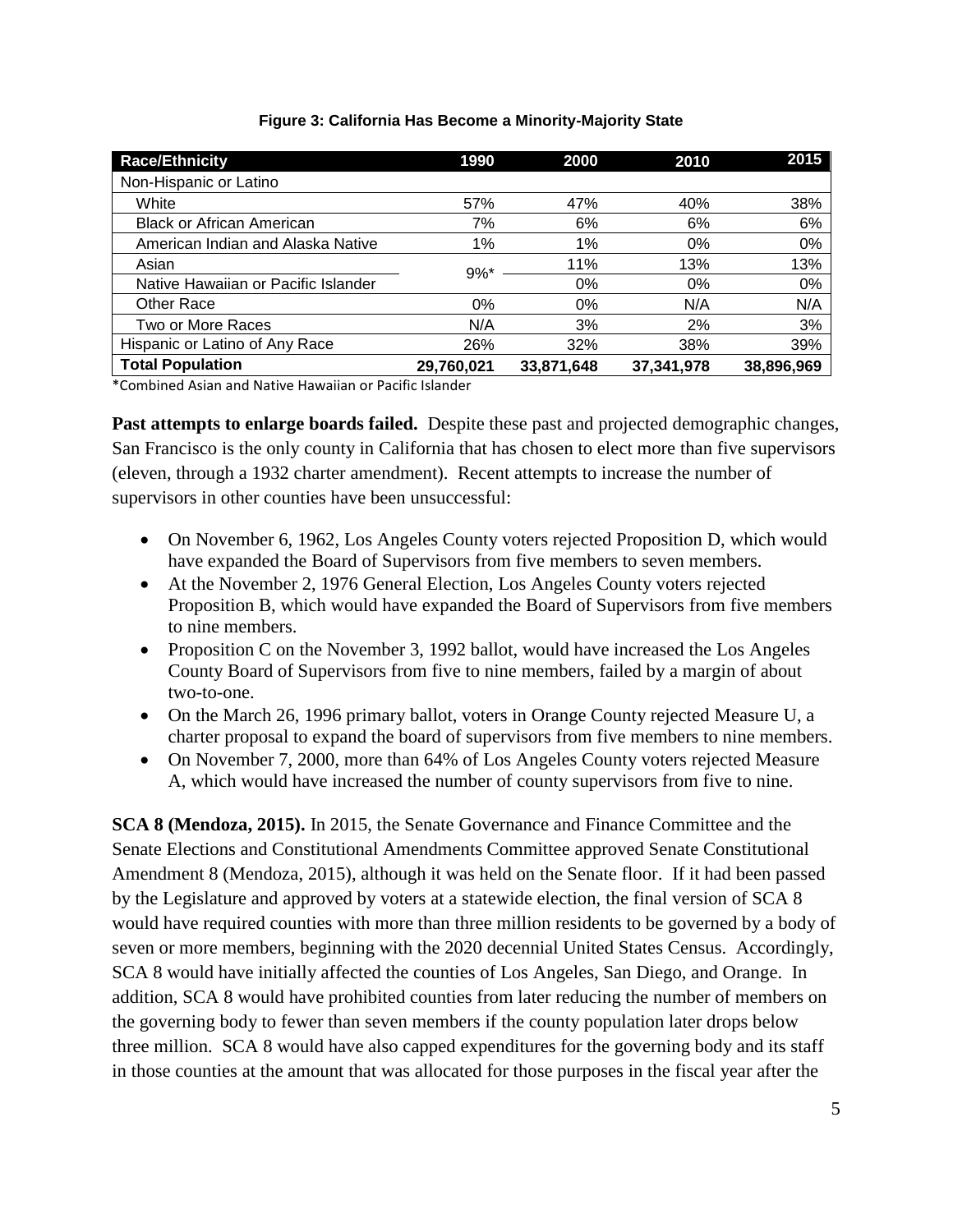release of the census finding a population of more than three million people, adjusted for inflation.

## *Policy Considerations for Increasing Board Size*

**Gains in representativeness.** Some observers suggest that five-member boards of supervisors provide few opportunities to increase the diversity of the members to better represent demographic changes in California's most populous counties. Dividing a large county-wide population into smaller and more numerous districts creates smaller and more uniform constituencies that may be more easily represented by a single individual. For example, nonwhite residents are underrepresented among supervisors in four of the five largest counties:

- Los Angeles County: 74% of the residents are non-white; 2 of 5 supervisors.
- Orange County: 58% of the residents are non-white; 3 of 5 supervisors.
- Riverside County: 62% non-white; 1 of 5 supervisors.
- San Bernardino: 68% non-white; 2 of 5 supervisors.
- San Diego: 53% non-white; no non-white supervisors.

By contrast, 59% of San Francisco residents are non-white, as are 18 of the 32 supervisors (56%) that have held office since the city adopted by-district elections in 2000. This difference may partly be due to San Francisco's smaller district size—each supervisor represents less than 80,000 residents.

**The magic number.** The extreme ratio between constituents and supervisors can lead to political alienation and a lack of political responsiveness. As a result, large counties may be abdicating a key role of local governments: to be the government closest to the people. Adding two members to the board of any county with a population of greater than 3 million residents modestly reduces that ratio, but still leaves each supervisor representing nearly as many constituents as a state Assemblymember. A more dramatic increase in the number of supervisors may be needed to deliver improved responsiveness and representativeness. For example, a 2016 report by the Los Angeles County Civil Grand Jury recommended adding 6 new seats to that county's board. At the same time, a greater number of supervisors may find it more difficult to reach agreement, slowing down the policy-making process and undermining any hoped-for gains.

**Bigger boards or smaller counties?** It is unclear whether adding members to a board of supervisors is the best way to ensure that a county government is reflective of, and responsive to, the full diversity of interests within each county's population. The massive demographic changes that the state has experienced since Imperial County became the 58th county in 1907 may warrant a reconsideration of existing county jurisdictions. Streamlining the process for creating new counties from those with large populations might provide similar benefits to expanding an existing county's board. However, building a new county administration and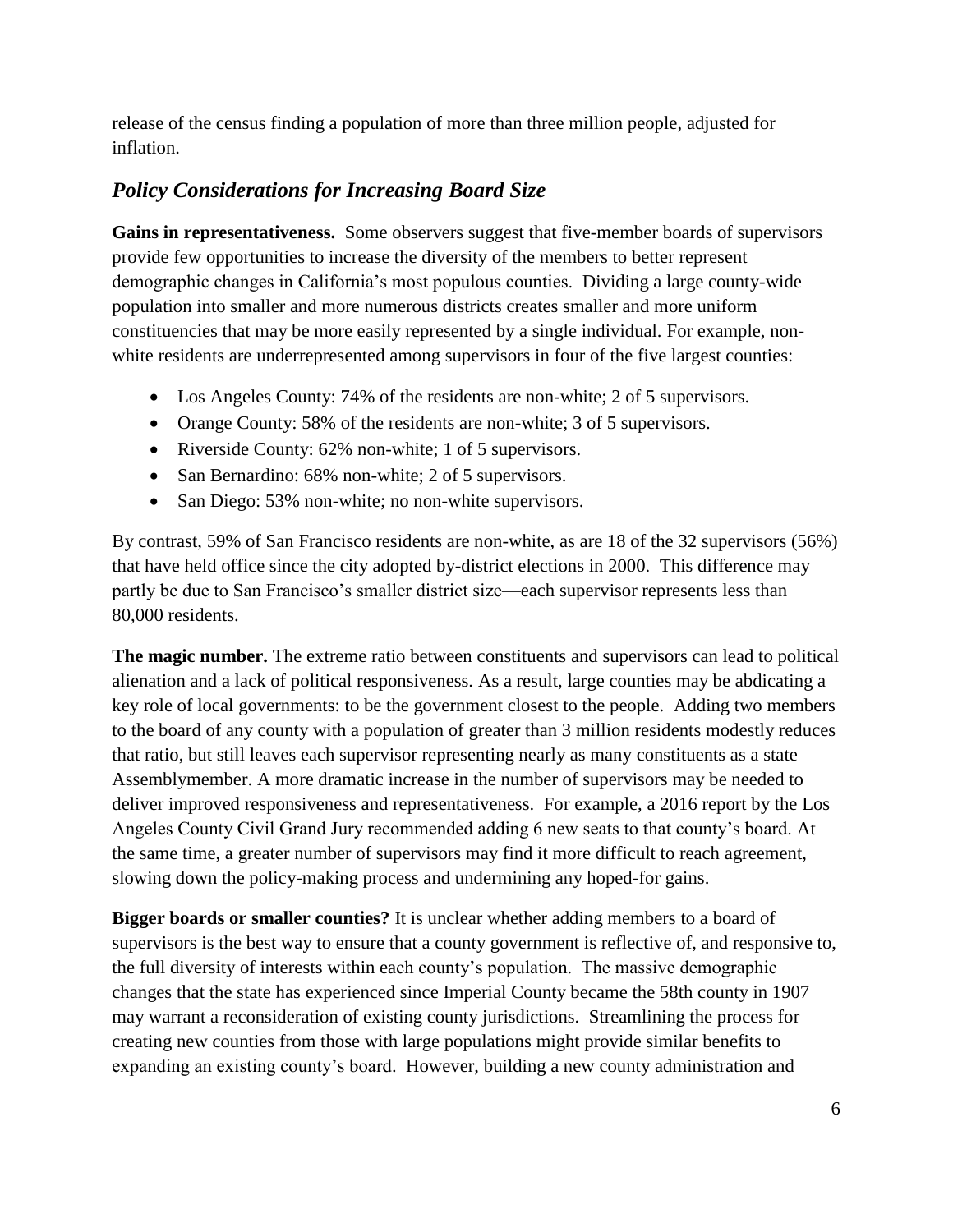reconstituting the many relationships between counties, the state, the federal government, and other local governments may result in costs that outweigh the benefits to county residents.

**State interest vs. home rule.** Voters in any charter county can increase the size of its board. Over a span of more than four decades, Los Angeles County voters have rejected multiple charter amendments that would have expanded the board of supervisors. Orange County voters also rejected a county charter proposal to create a nine member board of supervisors. If local voters don't support expanding boards of supervisors, why should legislators ask voters throughout California to amend the Constitution to tell Los Angeles County and Orange County residents how to govern themselves? On the other hand, if these reforms are intended to address consolidated political power at the local level among individuals or groups, it may be difficult to rely on local action to address those concerns.

**Nudge.** One possible way to balance the desire of state legislators to improve the responsiveness and representativeness with local autonomy over governance structures could be to require populous charter counties to hold an election on increasing the number of county supervisors after each census, as was proposed by SCA 17 (Marks, 1993). A recurring election requirement could ensure that the issue of expanding boards of supervisors would regularly be placed on voters' agenda. However, such an amendment would not guarantee that any board of supervisors would, in fact, be expanded.

**Capping expenditures.** Some voters may be concerned that increasing the number of supervisors will simply drive up administrative costs. Capping the board's expenditures, as proposed by SCA 8, may help ensure passage of a constitutional amendment (or a charter amendment at the local level). On the other hand, a larger board may incur necessary and prudent administrative costs that increase faster than the rate of inflation. Such a cap could therefore potentially impair county governance. Does inclusion of a cap increase the likelihood of a measure passing so as to outweigh this potential downside?

## *Would an Elected County Executive Improve County Governance?*

As noted above, the board of supervisors fulfills both legislative and executive roles in every county except San Francisco (San Francisco elects a mayor as the chief executive for the city and county). Among other roles, the board of supervisors appoints a county administrative officer (CAO) or similarly titled position that heads the executive branch, directs the operations of county departments and performs administrative tasks.

The specific authorities that the board of supervisors grants to a CAO can vary by county. The CAO generally prepares the budget and coordinates the actions of department heads, but may also assist with labor negotiations on behalf of the board and act as the chief financial officer (along with other county officers such as the treasurer-tax collector and auditor-controller). Department heads may report directly to the board of supervisors or to the CAO. For example,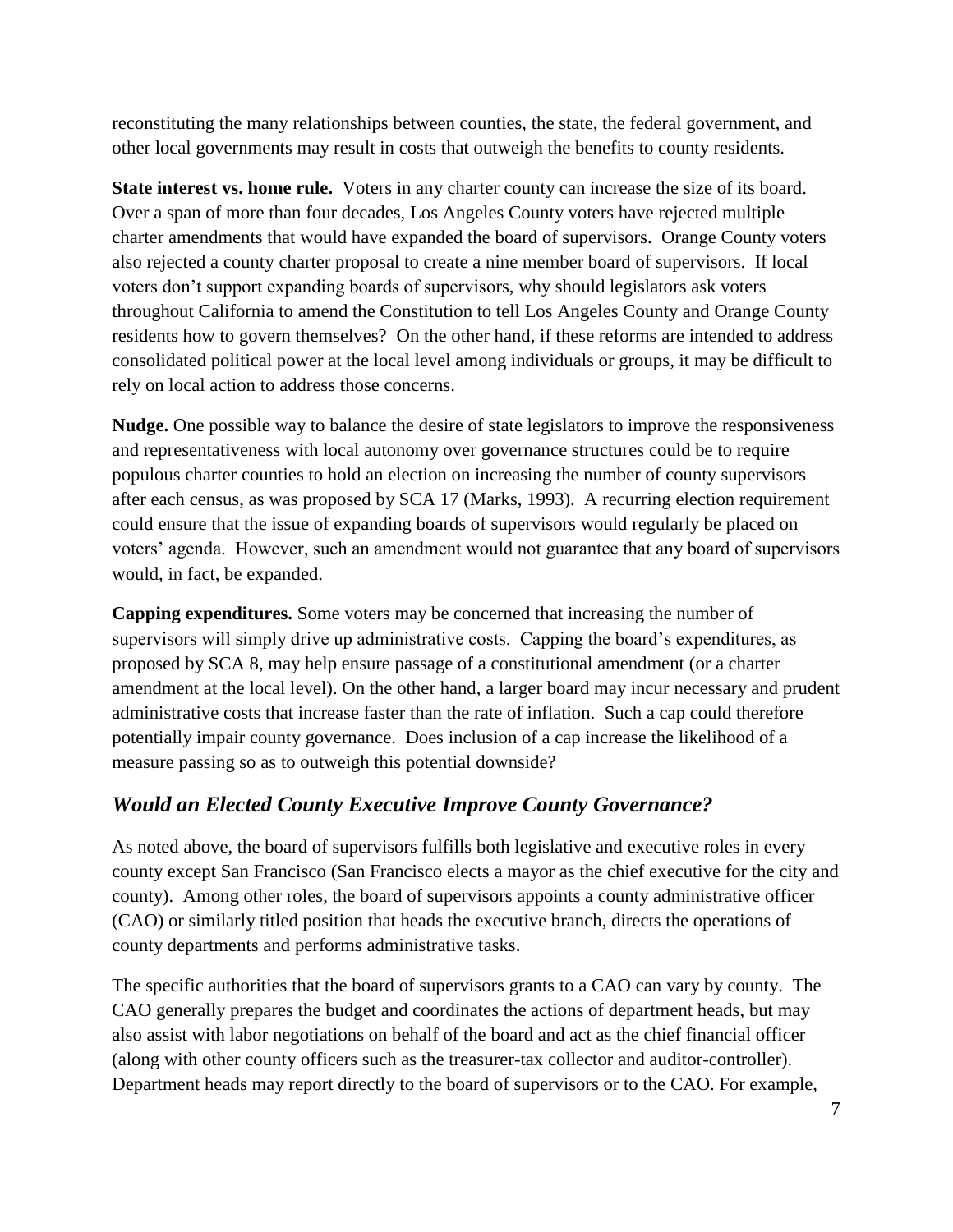under Los Angeles County's current system, all 34 appointed department heads report directly to the board, while in Orange County, most department heads report to the County Executive Officer.

**History of Los Angles County strong executive.** In 2007, Los Angeles County adopted an ordinance temporarily restructuring the relationship between the board and the CAO. Among other goals, the restructuring was intended to: benefit county residents by allowing the board to focus its efforts on large, complex policy issues and constituent response; streamline communication between departments and the board; create a single point of accountability for departmental activities; and foster interdepartmental collaboration.

The ordinance renamed the CAO as the "Chief Executive Officer" (CEO), created 5 new Deputy CEO positions to oversee "clusters" of departments with related programs, and delegated additional authority to the CEO, including greater responsibility for:

- Oversight, evaluation, and recommendation for appointment or dismissal of county officials.
- Development and management of board meeting agendas, including selecting issues raised by department heads for the board's consideration.
- Implementation of board policies within and across clusters.
- Budgeting, including coordination of budget requests from department heads.
- Legislative policy and intergovernmental affairs.
- Employee relations and compensation/classification.
- Resolution of constituent complaints where feasible without board involvement.

In 2009, an independent assessment of the strong CEO model found a general consensus that the reorganization had improved collaboration and integration of county services among departments. Other aspects were less successful. For example, some local officials noted filtering and censoring of communication between the board and department heads. Others noted that the new structure was excessively hierarchical. Furthermore, the CEO and department heads considered the reorganization to be much more effective than did the board of supervisors.

**Strong CEO model repealed in 2015.** Following this assessment, the CEO developed a strategic plan intended to address some of the findings in 2010. However, in July 2015, the board repealed the ordinance authorizing the strong CEO model and eliminated the five Deputy CEO positions, citing a need to improve communications and reduce bureaucratic layers between departments and the board of supervisors. Under the new structure, the scope of the CEO's role has been reduced significantly. In particular, the CEO no longer has direct control over appointed department heads; they report directly to the members of the board of supervisors.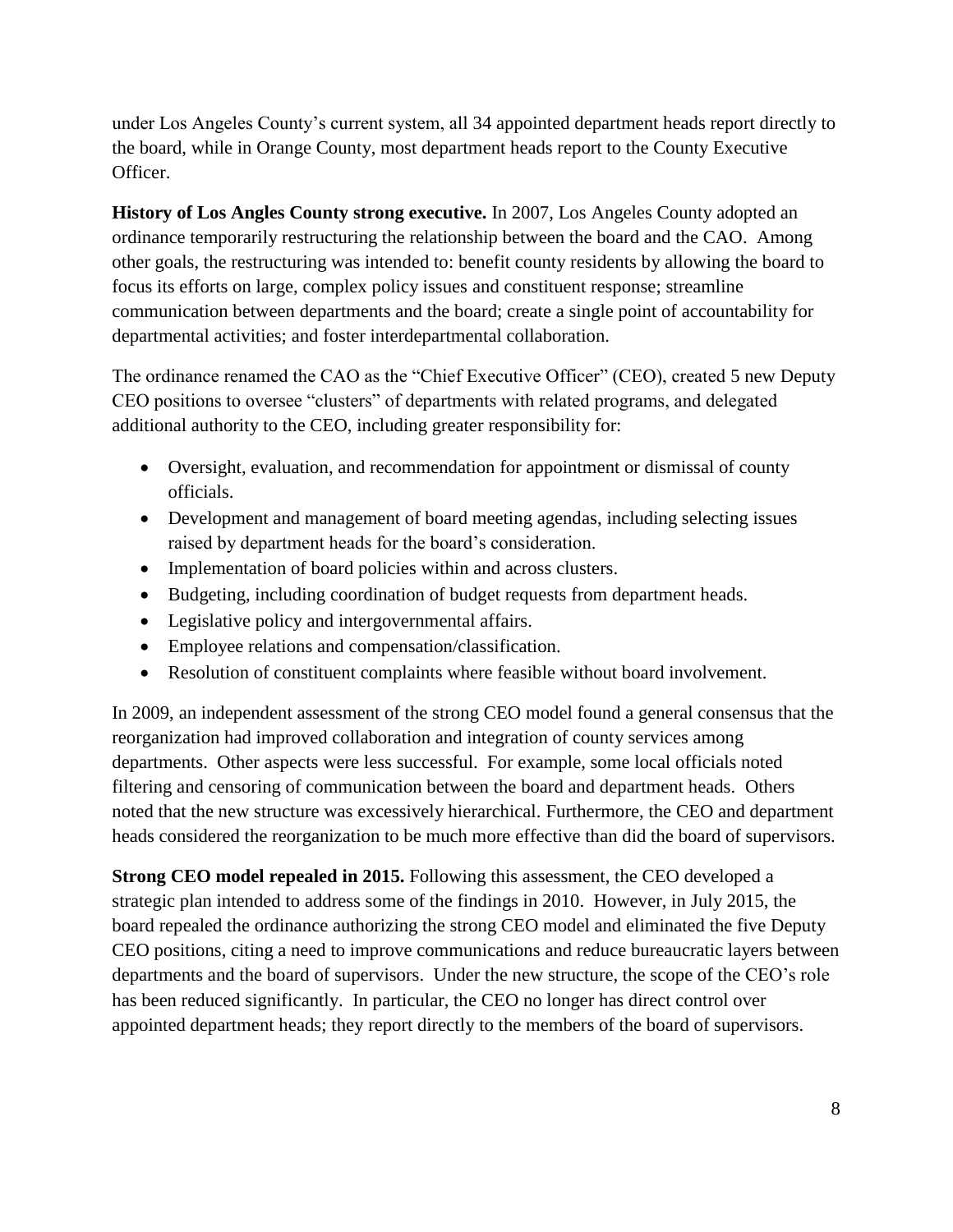**Grand jury recommends electing a county executive.** Every county has a Civil Grand Jury to investigate allegations of misconduct by public officials and issue reports that examine the efficiency and effectiveness of local governments. In July 2016, the Los Angeles County Civil Grand Jury examined the county's governance structure. It found that returning to the decentralized structure that existed prior to 2007 had several negative consequences, including:

- Rapid changes to policy priorities, which reduces the ability of departments to plan for long-term goals and needs;
- Micromanagement of departmental activities by the board of supervisors, which stifles creativity and makes it difficult to retain qualified people;
- Less structured communication between the board and department heads, which prevents the county from realizing some service improvements;

To address these issues, the Grand Jury made several recommendations including to approve a charter amendment that provides for an elected county chief executive, with powers similar to those provided to the CEO in the 2007 reorganization. The Los Angeles Board of Supervisors rejected this recommendation in its formal response, noting that the 2007 model had impeded communication to such a degree that it reduced the effectiveness of county government.

# *Policy Considerations for an Elected County Executive*

**Slow and Steady.** Some observers, including the Los Angeles County Grand Jury and some former supervisors, argue that the current structure results in ineffectual policies and counterproductive direction to executive departments. A CAO that is responsible to five elected officials who may have the narrow interests of their districts in mind may be deprived of the ability to consider the needs of the entire county. A county executive that is elected county-wide may be better positioned to resist these pressures, provide consistent leadership, and implement policies to achieve long-term goals. On the other hand, introducing an elected county executive may reduce the responsiveness of county government to specific constituent issues. For example, numerous assessments identified a slowdown in communication as a negative of Los Angeles County's strong CEO model.

**Who's in?** Elected executives are common among large local governments. Five of California's largest cities have mayors that serve as the head of the executive branch and are elected by a citywide vote: Los Angeles, San Diego, San Francisco, Fresno, and Oakland. Together these cities provide services to 7.2 million people. Outside of California, many of the largest counties in the nation have elected county executives, including the counties that encompass the cities of Chicago, Houston, Miami, Brooklyn, Queens, Dallas, Seattle, and Fort Worth. In addition, nearly all counties in Texas, Arkansas, Tennessee, and Kentucky elect their county executives. Populous counties face complex challenges and provide a wide array of services. These counties may benefit from a strong elected executive that can take decisive